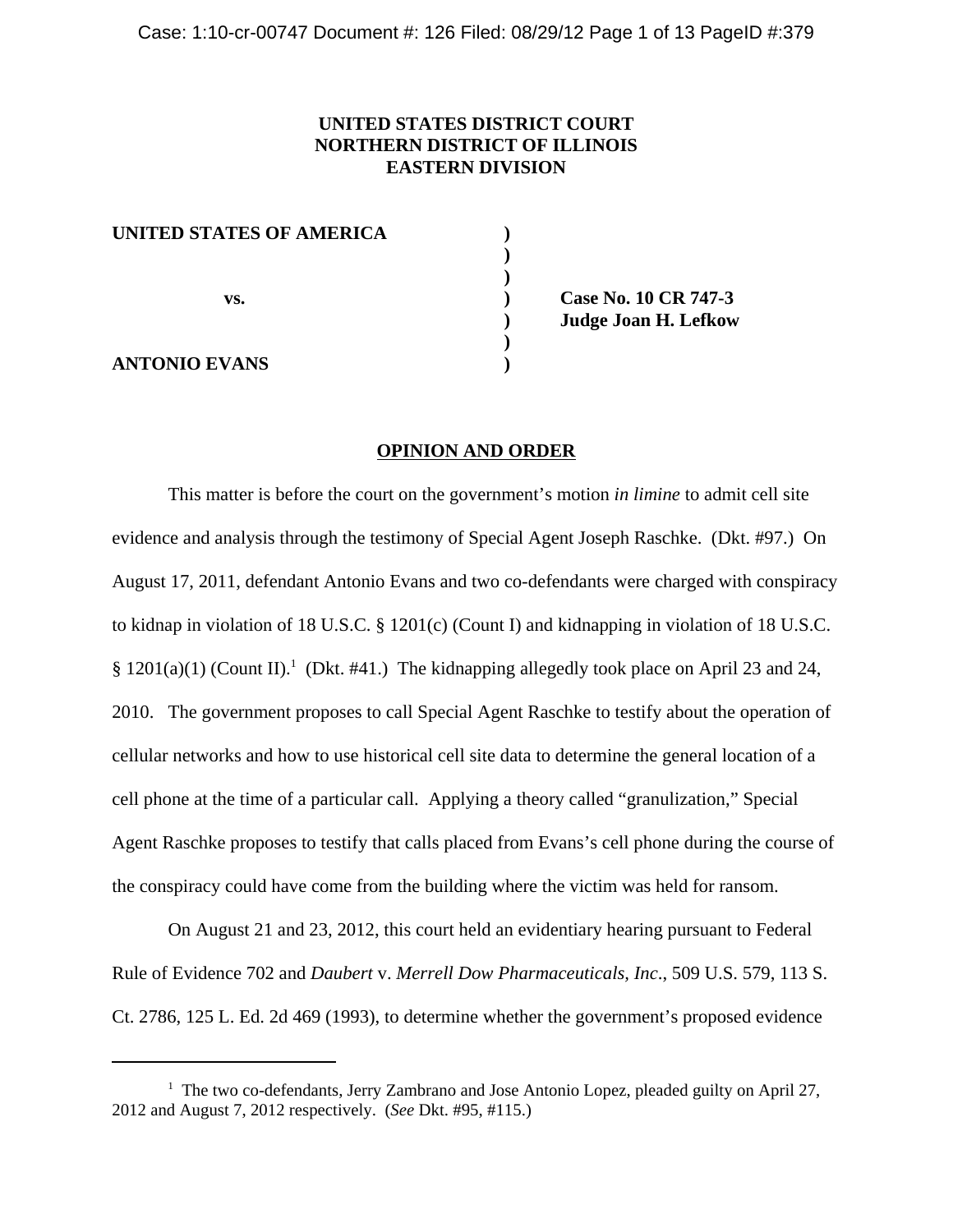and analysis are admissible. After the hearing, Evans moved for disclosure of expert evidence under Federal Rule of Criminal Procedure 16. (Dkt. #122.) For the reasons set forth herein, the government's motion *in limine* (dkt. #97) will be granted in part and denied in part and Evans's motion (dkt. #122) will be denied as moot.

### **LEGAL STANDARD**

The admission of lay witness testimony is governed by Federal Rule of Evidence 701, which limits lay opinion testimony to that which is (1) rationally based on the witness's perception; (2) helpful to clearly understanding the witness's testimony or to determining a fact in issue; and (3) not based on scientific, technical, or other specialized knowledge within the scope of Rule 702. Fed. R. Evid. 701. The admission of expert opinion testimony is governed by Federal Rule of Evidence 702 and *Daubert*. *See Bielskis* v. *Louisville Ladder, Inc*., 663 F.3d 887, 893 (7th Cir. 2011). Rule 702 states that a witness who is qualified as an expert by knowledge, skill experience, training or education may testify in the form of opinion or otherwise provided that "(1) the expert's scientific, technical, or other specialized knowledge will help the trier of fact to understand the evidence or to determine a fact in issue; (2) the testimony is based on sufficient facts or data; (3) the testimony is the product of reliable principles and methods; and

(4) the expert has reliably applied the principles and methods to the facts of the case." Fed. R. Evid. 702. To admit expert testimony under this rule, the court must determine that (1) the witness is qualified; (2) the expert's methodology is scientifically reliable; and (3) the testimony will assist the trier of fact to understand the evidence or to determine a fact in issue. *Myers* v. *Ill. Cent. R.R. Co.*, 629 F.3d 639, 644 (7th Cir. 2010).

2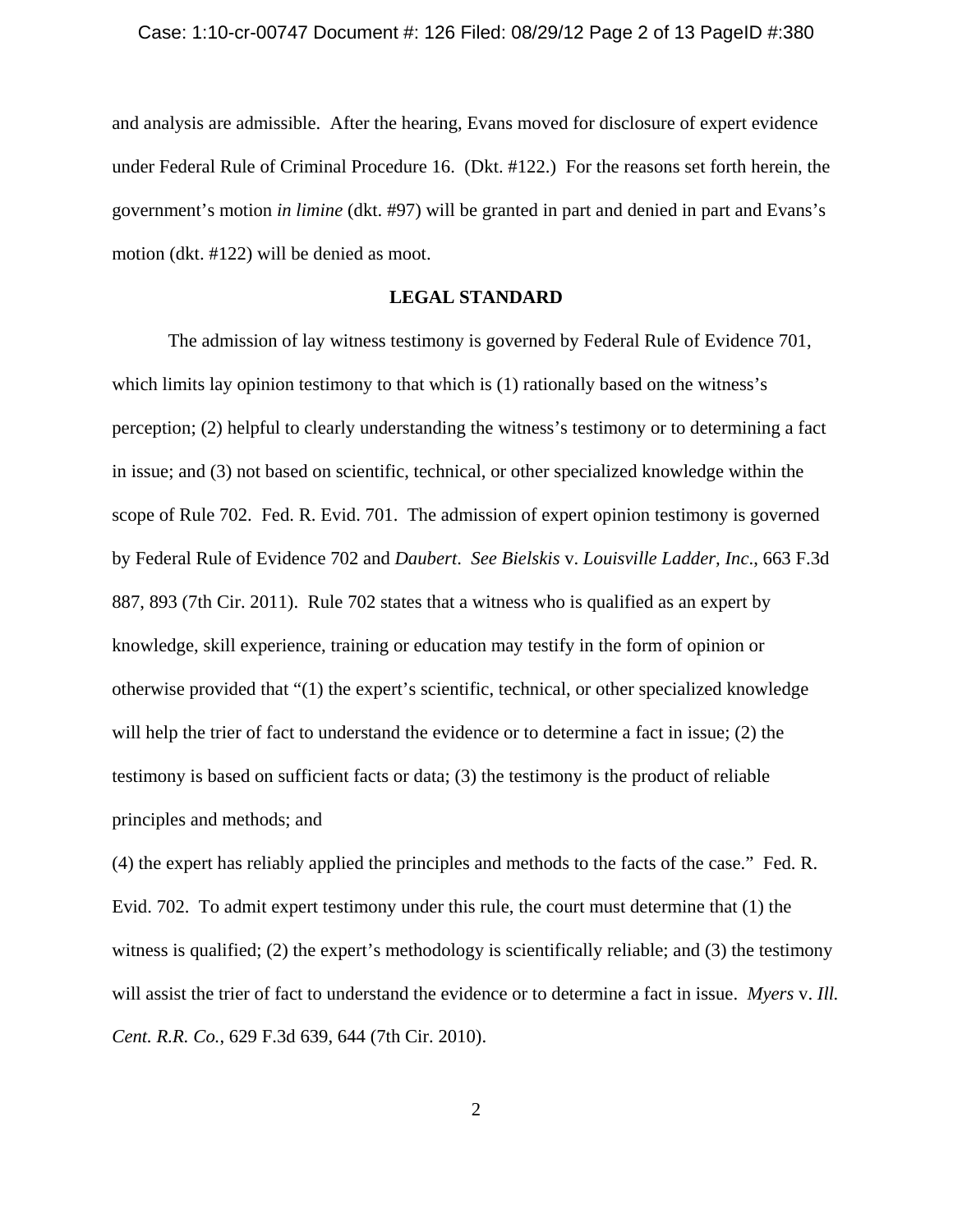#### Case: 1:10-cr-00747 Document #: 126 Filed: 08/29/12 Page 3 of 13 PageID #:381

In *Daubert* the United States Supreme Court set out four factors the court may consider when assessing the reliability of an expert's methodology, including (1) whether the theory is based on scientific or other specialized knowledge that has been or can be tested; (2) whether the theory has been subjected to peer review; (3) the known or potential rate of error and the existence of standards controlling the theory's operation; and (4) the extent to which the theory is generally accepted in the relevant community. *Daubert*, 509 U.S. at 593–94; *see also Kumho Tire Co.* v. *Carmichael*, 526 U.S. 137, 151, 119 S. Ct. 1167, 143 L. Ed. 2d 238 (1999).

The Rule 702 inquiry "is a flexible one." *Daubert*, 509 U.S. at 594. As such, "[d]eterminations on admissibility should not supplant the adversarial process; 'shaky' expert testimony may be admissible, assailable by its opponents through cross-examination." *Gayton* v. *McCoy*, 593 F.3d 610, 616 (7th Cir. 2010). The proponent of the testimony bears the burden of proving that the proffered testimony meets these requirements, and the Seventh Circuit grants the district court "wide latitude in performing its gate-keeping function." *Bielskis*, 663 F.3d at 894 (internal quotation marks and citation omitted).

## **BACKGROUND**

The government has obtained what it alleges are the call data records for the phone registered to Evans during the time of the alleged conspiracy. The data contained in these records includes the date and time of calls originating from Evans's phone, the duration of each call, and the originating and terminating cell tower (also known as cell site) used by the phone to place the call. Using these records, Special Agent Raschke testified that he could apply the granulization theory to estimate the general location of Evans's phone during the time calls were

3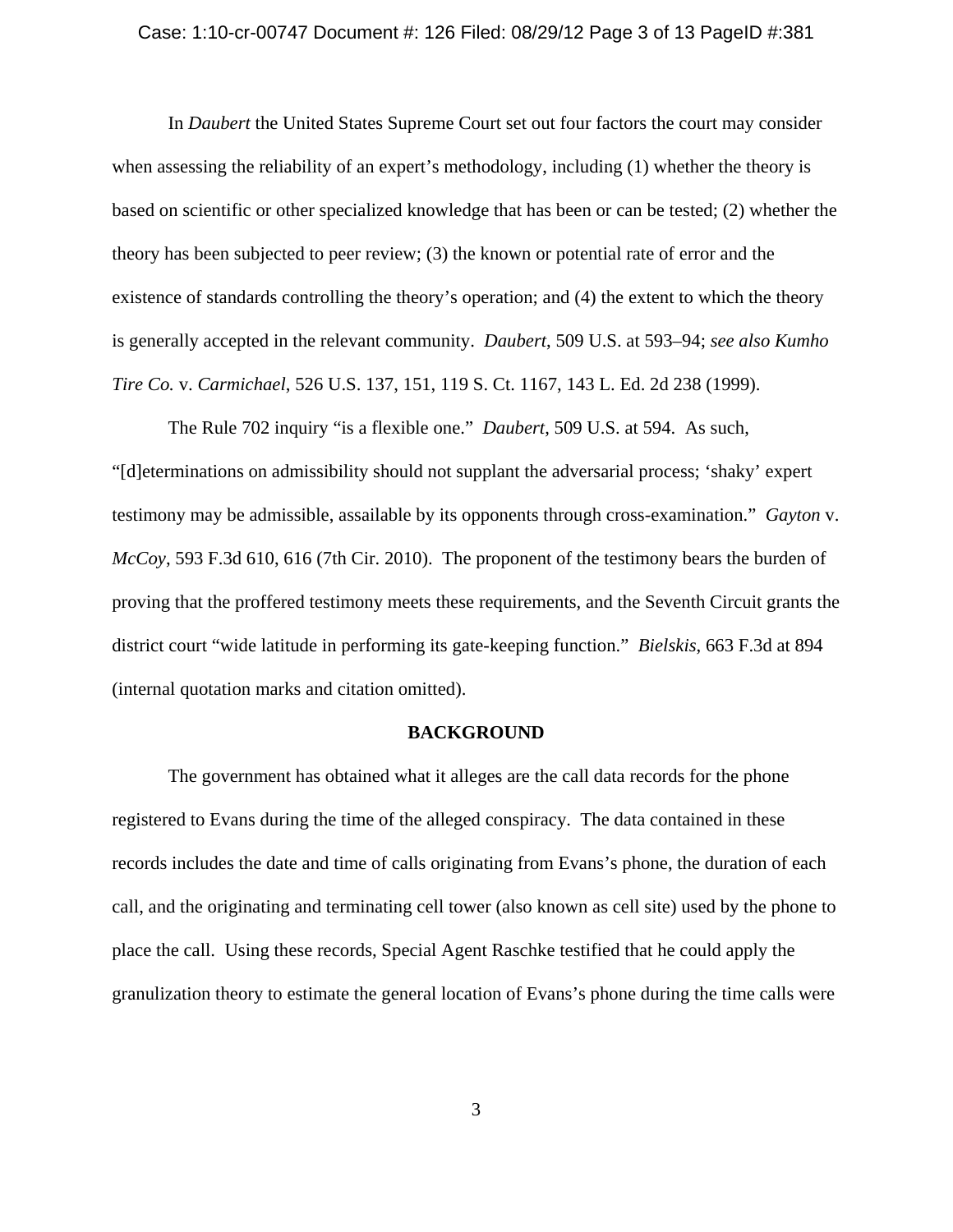#### Case: 1:10-cr-00747 Document #: 126 Filed: 08/29/12 Page 4 of 13 PageID #:382

placed. To understand the theory of granulization it is necessary to understand how a cellular network operates.

According to Special Agent Raschke, when a cell phone is in idle mode, it regularly communicates with cell towers in its network. Using radio frequency waves, the phone tries to determine which cell tower has the strongest signal. In urban areas, cell towers are often located on top of buildings or water towers. A cell tower emits radio frequency waves in all directions, providing cell phone coverage in a 360 degree radius around the tower. Three antennas typically comprise each tower; each antenna covers a 120 degree area. When a cell phone places a call, it typically connects to the tower in its network with the strongest signal. This is usually the tower nearest to the phone, although a variety of factors including physical obstructions and topography can determine which tower services a particular phone. Once the call reaches the tower, this interaction is recorded by the network provider. The call then proceeds to a mobile switching center, which may choose to reroute the call to a different tower based on network traffic. The call may also be rerouted to a different tower if the caller changes location during the duration of the call.These data are recorded by the network and maintained as call data records.

To determine the location of a cell phone using the theory of granulization, Special Agent Raschke first identifies (1) the physical location of the cell sites used by the phone during the relevant time period; (2) the specific antenna used at each cell site; and (3) the direction of the antenna's coverage. He then estimates the range of each antenna's coverage based on the proximity of the tower to other towers in the area. This is the area in which the cell phone could connect with the tower given the angle of the antenna and the strength of its signal. Finally,

4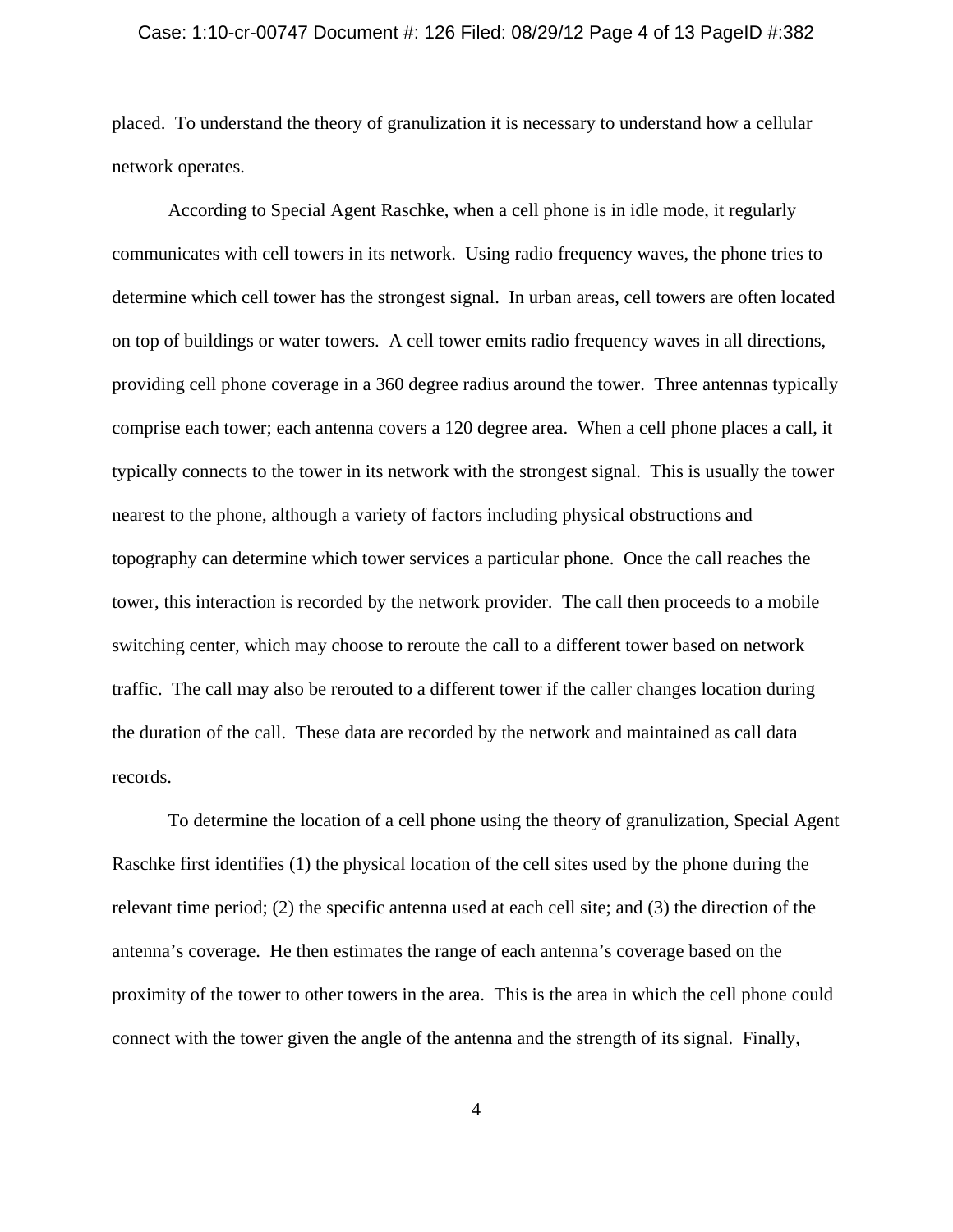### Case: 1:10-cr-00747 Document #: 126 Filed: 08/29/12 Page 5 of 13 PageID #:383

using his training and experience, Special Agent Raschke predicts where the coverage area of one tower will overlap with the coverage area of another.

Applying this methodology, Special Agent Raschke testified that he could estimate the general location of Evans's cell phone during an 18 minute period (from 12:54 p.m. to 1:12 p.m.) on April 24, 2010, during which time Evans's phone used two cell towers to place nine calls. According to Special Agent Raschke, based on his estimate of the coverage area for each of the antennas, the calls made from Evans's phone could have come from the location where the victim was held for ransom. In support, the government proposes to admit summary exhibit 6, which is a map of the two towers used by Evans's phone and a drawing of the estimated coverage overlap of the two towers. The building where the victim was held falls squarely within the coverage overlap of the two towers. (*See* Gov't Summ. Ex. 6.) In addition to this exhibit, the government also proposes to introduce maps indicating the location of cell towers used by Evans's phone in relation to other locations relevant to the crime (Gov't Summ. Exs.  $1-5$ ,<sup>2</sup> maps showing the topography of the area between the two towers indicated in summary exhibit 6 (Gov't Summ. Ex. 7–8), and a listing of the total number of calls placed by Evans's phone during the relevant time period that originated or terminated with one of the two towers (Gov't Summ. Ex. 9). $3$ 

 $2^2$  Government summary exhibit 1 also contains a line from the location of one of the cell towers used by Evans's phone to the location where the victim was kidnnapped, demonstrating the close proximity of the two locations.

<sup>&</sup>lt;sup>3</sup> The government has also moved to admit the call data records under the business record exception to the hearsay rule. *See* Fed. R. Evid. 803(6). Assuming the proper foundation is laid, these records are likely admissible. *See United States* v. *Graham*, 846 F. Supp. 2d. 384, 389 (D. Md. 2012) (stating that historical cell site location records are "created by cellular providers in the ordinary course of business").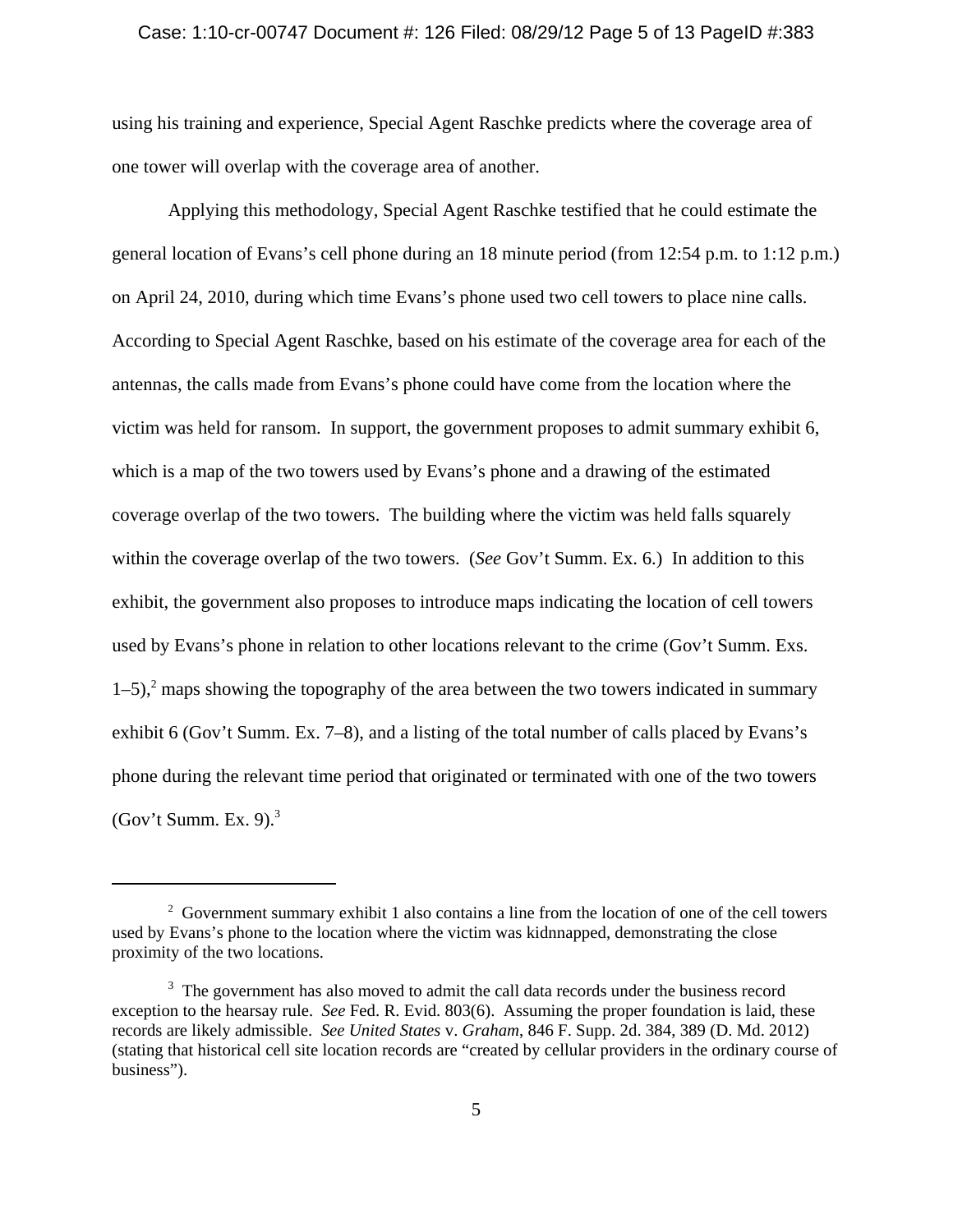## **ANALYSIS**

# **I. Admissibility of maps containing cell tower locations and other locations relevant to the crime**

As an initial matter, the government argues that a portion of Special Agent Raschke's testimony is admissible under Rule 701, specifically, his testimony concerning maps he created indicating the location of certain cell towers used by Evans's phone during the course of the conspiracy in relation to other locations relevant to the crime. (*See* Gov't Summ. Exs. 1–5.) The court agrees that using Google Maps to plot these locations does not require scientific, technical, or other specialized knowledge and that these exhibits are admissible through lay opinion testimony under Rule 701.

The relevancy of these exhibits, however, is primarily based on the premise that a cell phone connects to the tower in its network with the strongest signal, and the tower with the strongest signal is usually the one closest to the cell phone at the time the call is placed. Although this is the general rule, there are a variety of factors that determine the tower to which a cell phone will connect. *See* Aaron Blank, *The Limitations and Admissibility of Using Historical Cellular Site Data to Track the Location of a Cellular Phone*, 18 RICH. J. L. & TECH. 3, at \*7 (Fall 2011) (identifying factors that affect a tower's signal strength to include the technical characteristics of the tower, antennas and phone, environmental and geographical features and indoor or outdoor usage); Matthew Tart et al., *Historic cell site analysis - Overview of principles and survey methodologies*, 8 DIGITAL INVESTIGATION 1, 186 (2012) ("In a perfectly flat world with equally spaced and identical masts, a mobile phone user would generally connect to the closest mast. In the real world, however, this is not necessarily the case."). Indeed,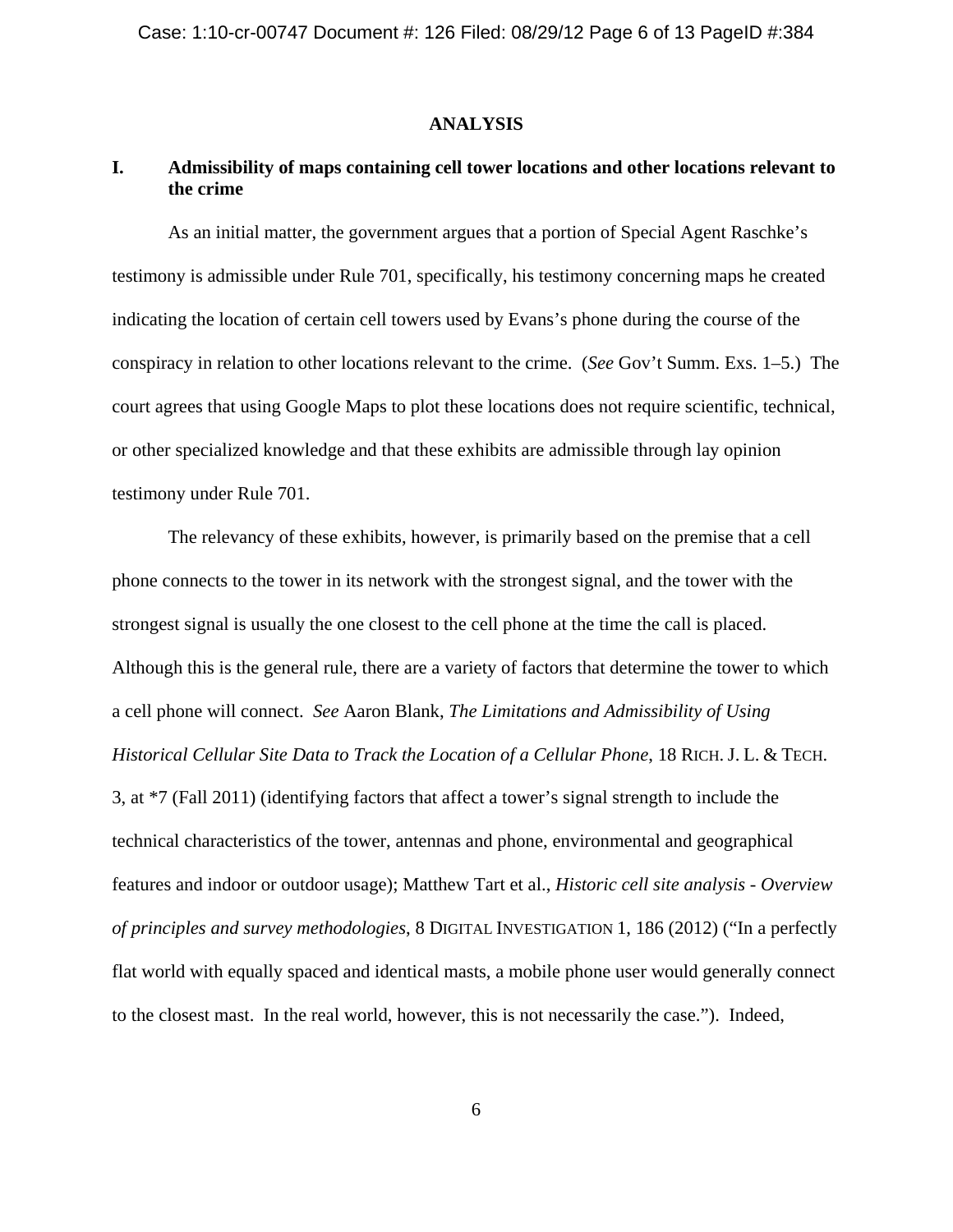### Case: 1:10-cr-00747 Document #: 126 Filed: 08/29/12 Page 7 of 13 PageID #:385

Special Agent Raschke himself testified that topography, physical obstructions and the signal strength of other towers can impact whether a cell phone connects to the tower closest to it.

Lay witness testimony is admissible under Rule 701 when it is "rationally based on [a] witness's perception" or based on "a process of reasoning familiar in everyday life." Fed. R. Evid. 701 & advisory comm. notes (2000 amends.); *see also United States* v. *Conn*, 297 F.3d 548, 554 (7th Cir. 2002) ("Lay opinion testimony is admissible only to help the jury or the court to understand the facts about which the witness is testifying and not to provide specialized explanations or interpretations that an untrained layman could not make if perceiving the same acts or events." (quoting *United States* v. *Peoples*, 250 F.3d 630, 641 (8th Cir. 2001)). Understanding how the aforementioned factors affect a cell phone's ability to connect a particular tower, however, cannot be said to be within the perception of the untrained layman. Rather, this type of understanding demands "scientific, technical, or other specialized knowledge" of cellular networks and "results from a process of reasoning which can be mastered only by specialists in the field." Fed. R. Evid. 701 & advisory comm. notes (2000 amends.); *Conn*, 297 F.3d at 554 ("Expert opinion . . . brings to an appraisal of those facts . . . that the lay person cannot be expected to possess.")<sup>4</sup> Special Agent Raschke may therefore provide lay

<sup>&</sup>lt;sup>4</sup> As recently explained by the Seventh Circuit,

<sup>[</sup>a] law-enforcement officer's testimony is a lay opinion if it is limited to what he observed . . . or to other facts derived exclusively from [a] particular investigation. On the other hand, an officer testifies as an expert when he brings the wealth of his experience as [an] officer to bear on those observations and ma[kes] connections for the jury based on that specialized knowledge.

*United States* v. *Christian*, 673 F.3d 702, 709 (7th Cir. 2012) (internal quotation marks and citations omitted); *see Compania Administradora de Recuperacion de Activos Administradora de Fondos de Inversion Sociedad Anonima* v. *Titan Int'l, Inc.*, 533 F.3d 555, 561 (7th Cir. 2008) ("Testimony based (continued...)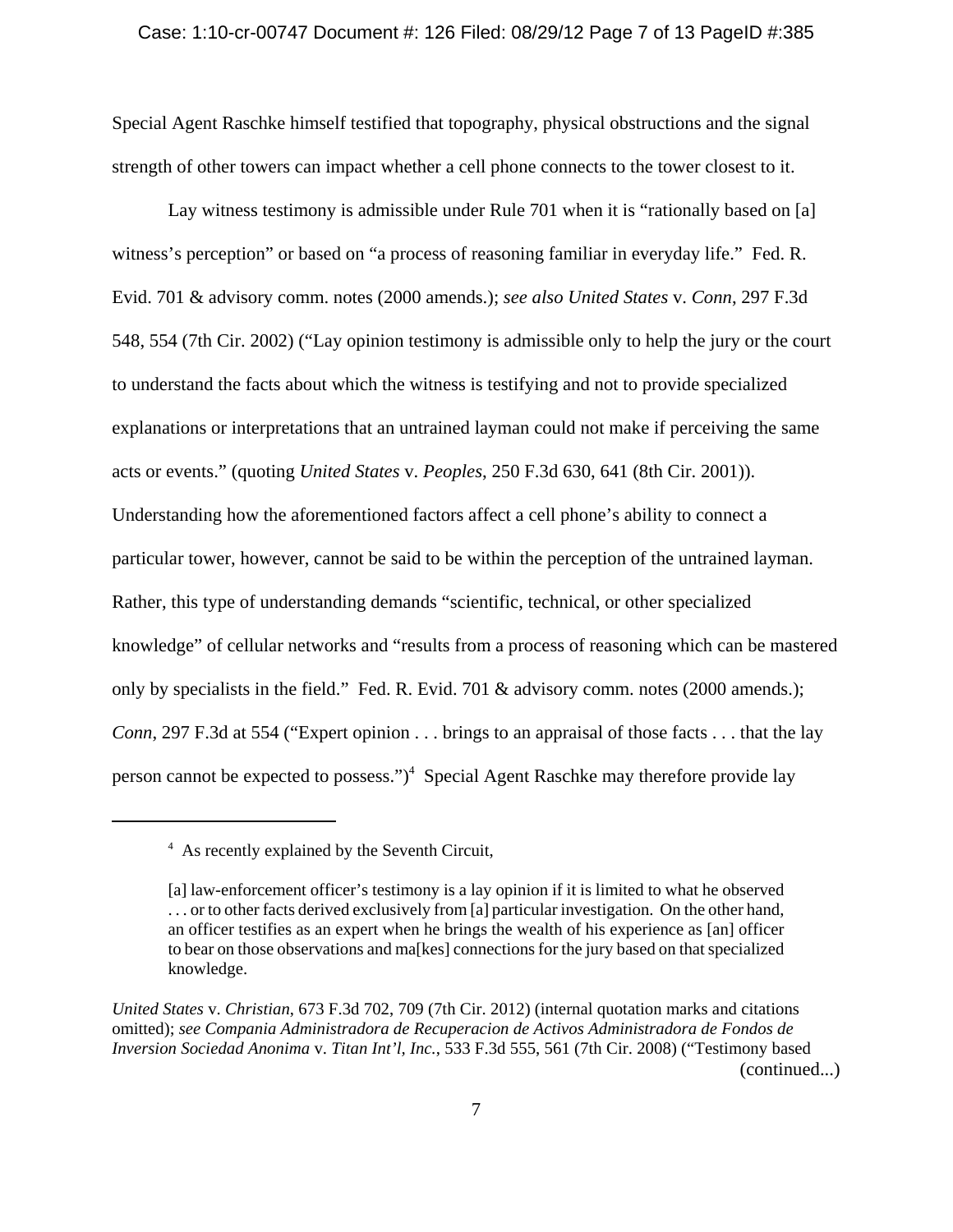## Case: 1:10-cr-00747 Document #: 126 Filed: 08/29/12 Page 8 of 13 PageID #:386

opinion testimony concerning (1) the call data records obtained for Evans's phone and (2) the location of cell towers used by Evans's phone in relation to other locations relevant to the crime; but if he wishes to testify concerning (1) how cellular networks operate, *i.e.*, the process by which a cell phone connects to a given tower or (2) granulization theory he must first meet the demands of Rule 702 and *Daubert*. 5

## **II. Admissibility of testimony concerning how cellular networks operate and the theory of granulization under Rule 702 and** *Daubert*

## **A. Whether Special Agent Raschke is qualified to testify as an expert**

Special Agent Raschke testified that he has been a member of the Federal Bureau of Investigation for 14 years and currently serves on the agency's Violent Crimes and Fugitive Task Force. He has received over 350 hours of training and instruction in the use of cellular phones and investigations and spends approximately 70 percent of his time in his current position analyzing cell phone records. He has instructed approximately 700 officers in basic techniques for utilizing cell phones in investigations and has been qualified as an expert in the use of historical cell site data in five state court cases in the past two years. (*See* Gov't Ex. CV.)

<sup>(...</sup>continued)

solely on a person's special training or experience is properly classified as expert testimony, and therefore it is not admissible under Rule 701.")

<sup>&</sup>lt;sup>5</sup> On this point, the court respectfully disagrees with those courts that have allowed law enforcement officers to provide lay opinion testimony as to how cellular networks operate or the use of call data records to determine the location of a cell phone. *See, e.g., United States* v. *Feliciano*, 300 F. App'x. 795, 801 (11th Cir. 2008) (allowing officer to provide lay opinion testimony based on his "particularized knowledge garnered from years of experience in the field," but relying on *Tampa Bay Shipbuilding & Repair Co.* v. *Cedar Shipping Co.*, 320 F.3d 1213, 1223 (11th Cir. 2003) for a position that has been called into doubt in this district, *see Chen* v. *Mayflower Transit, Inc.*, 224 F.R.D. 415, 419 (N.D. Ill. 2004)); *United States* v. *Henderson*, No. CR 10-117 BDB, 2011 WL 6016477, at \*\*4–5 (N.D. Okla. Dec. 2, 2011) (allowing agent to provide lay opinion testimony that cell phone records "identif[y] the cell tower that was nearest to the location of the cell phone at the time a particular call was made or received").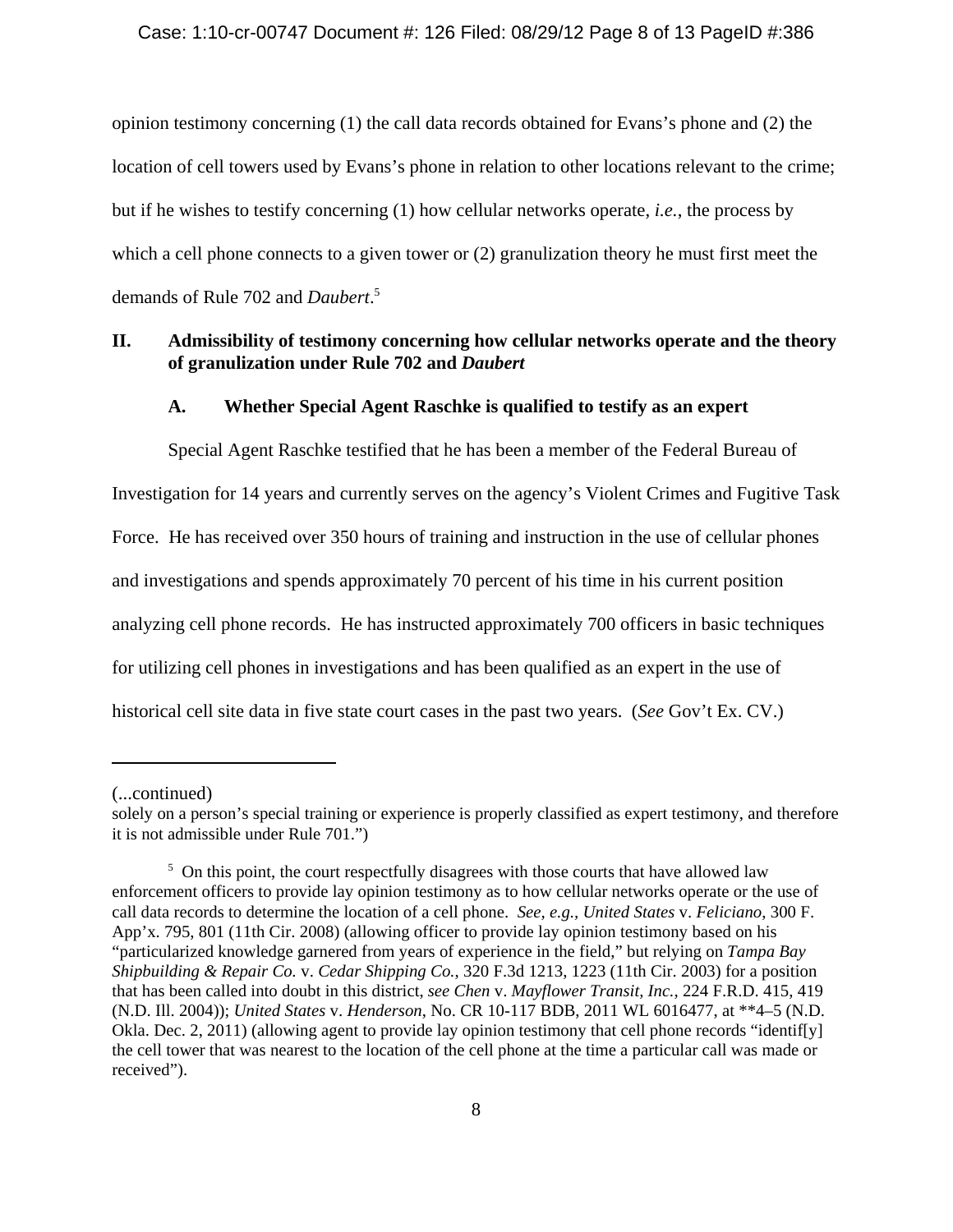#### Case: 1:10-cr-00747 Document #: 126 Filed: 08/29/12 Page 9 of 13 PageID #:387

Special Agent Raschke testified that he has received training from Sprint-Nextel on how their cellular network operates and is familiar with the operation of this and similar networks. He also stated that he has successfully used historical cell site data on a number of occasions to locate people (both dead and alive) in the course of other FBI investigations.

Based on this testimony, the court is satisfied that Special Agent Raschke is qualified to testify as an expert concerning the operation of cellular networks and granulization theory. *See United States* v. *Allums*, No. 2:08–CR–30 TS, 2009 WL 806748, at \*\*2–3 (D. Utah Mar. 24, 2009) (holding that FBI agent was qualified to provide expert testimony on historical cell site analysis where he underwent two official FBI training courses on how cell technology and cell networks function, five training courses on radio frequency theory, and was obtaining a master's degree in geospatial technology); *see also United States* v. *Schaffer*, 439 F. App'x. 344, 347 (5th Cir. 2011) (finding that lower court did not err in allowing FBI agent to provide expert testimony where agent taught courses on historical cell site analysis, his students had qualified as experts, and he had used the technique without error on at least 100 occasions).

## **B. Whether Special Agent Raschke's testimony concerning how cellular networks operate is admissible under Rule 702**

Rule 702 instructs that when a qualified expert provides testimony regarding general principles, without trying to apply those principles to the facts of the case, the expert's testimony need only (1) address a subject matter on which the factfinder can be assisted by an expert; (2) be reliable; and (3) "fit" the facts of the case. Fed. R. Evid. 702 advisory comm. notes (2000 amends.). Here, testimony concerning how cellular networks operate would be helpful because it would allow the jury to narrow the possible locations of Evans's phone during the course of the conspiracy. Although Special Agent Raschke is not an engineer and has never worked for a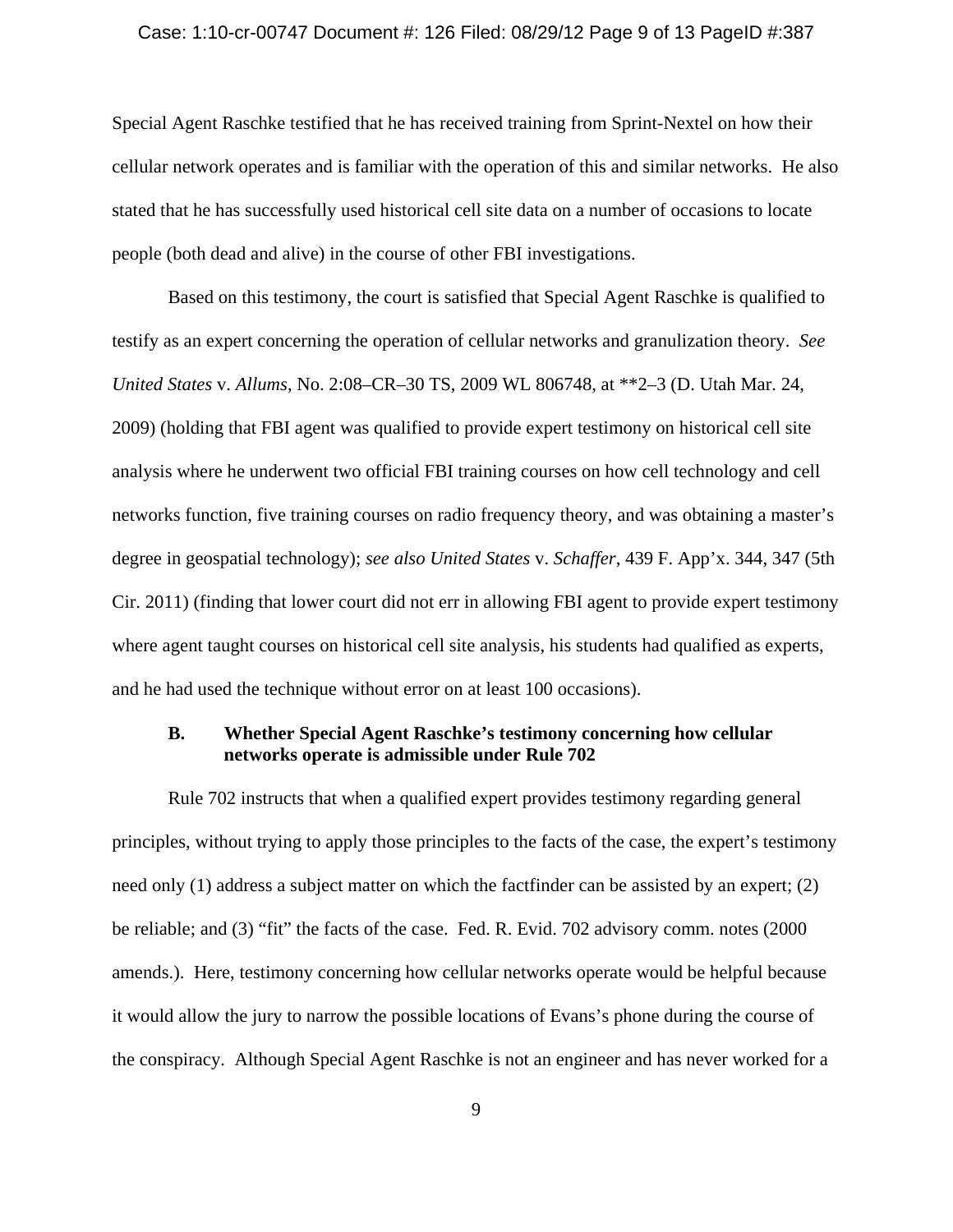### Case: 1:10-cr-00747 Document #: 126 Filed: 08/29/12 Page 10 of 13 PageID #:388

network provider, he has received extensive training on how cellular networks operate and is in regular contact with network engineers. He also spends a majority of his time analyzing cell site records, which requires a thorough understanding of the networks themselves. The court concludes that his testimony on this subject is reliable. Finally, it is undisputed that a phone registered to Evans used certain cell towers to place a number of calls during the course of the conspiracy and, as such, Special Agent Raschke's testimony on this topic fits squarely within the facts of this case.<sup>6</sup>

# **C. Whether Special Agent Raschke's testimony concerning the theory of granulization is admissible under Rule 702**

Special Agent Raschke testified that using a theory of granulization he can estimate the range of certain cell sites based on a tower's location to other towers. This in turn allows him to predict the coverage overlap of two closely positioned towers. Special Agent Raschke testified that he has used this theory numerous times in the field to locate individuals in other cases with a zero percent rate of error. He also testified that other agents have successfully used this same method without error. No evidence was offered, however, beyond Special Agent Raschke's

<sup>6</sup> Evans's proposed expert, Manfred Schenk, contested Special Agent Raschke's opinion regarding which cell towers get recorded in the call data records. According to Schenk, the only cell tower that gets recorded is the tower that ultimately services the call (*i.e*., the tower assigned by the mobile switching center, not the tower that the phone initially connects to before being routed to the mobile switching center.) This factual disagreement goes to the weight not the admissibility of Special Agent Raschke's testimony. *See, e.g., Traharne* v. *Wayne Scott Fetzer Co.*, 156 F. Supp. 2d 717, 723 (N.D. Ill. 2001) ("Factual inaccuracies are to be explored through cross-examination and go toward the weight and credibility of the evidence not admissibility." (citing *Walker* v. *Soo Line R.R. Co.*, 208 F.3d 581, 586–89 (7th Cir. 2000)). The same is true for the line connecting the location of the kidnapping to the cell tower used by Evans's phone on April 23, 2010 contained in summary exhibit 1. Evans is free to solicit on cross examination factors other than proximity that may have caused Evans's phone to connect with that particular tower.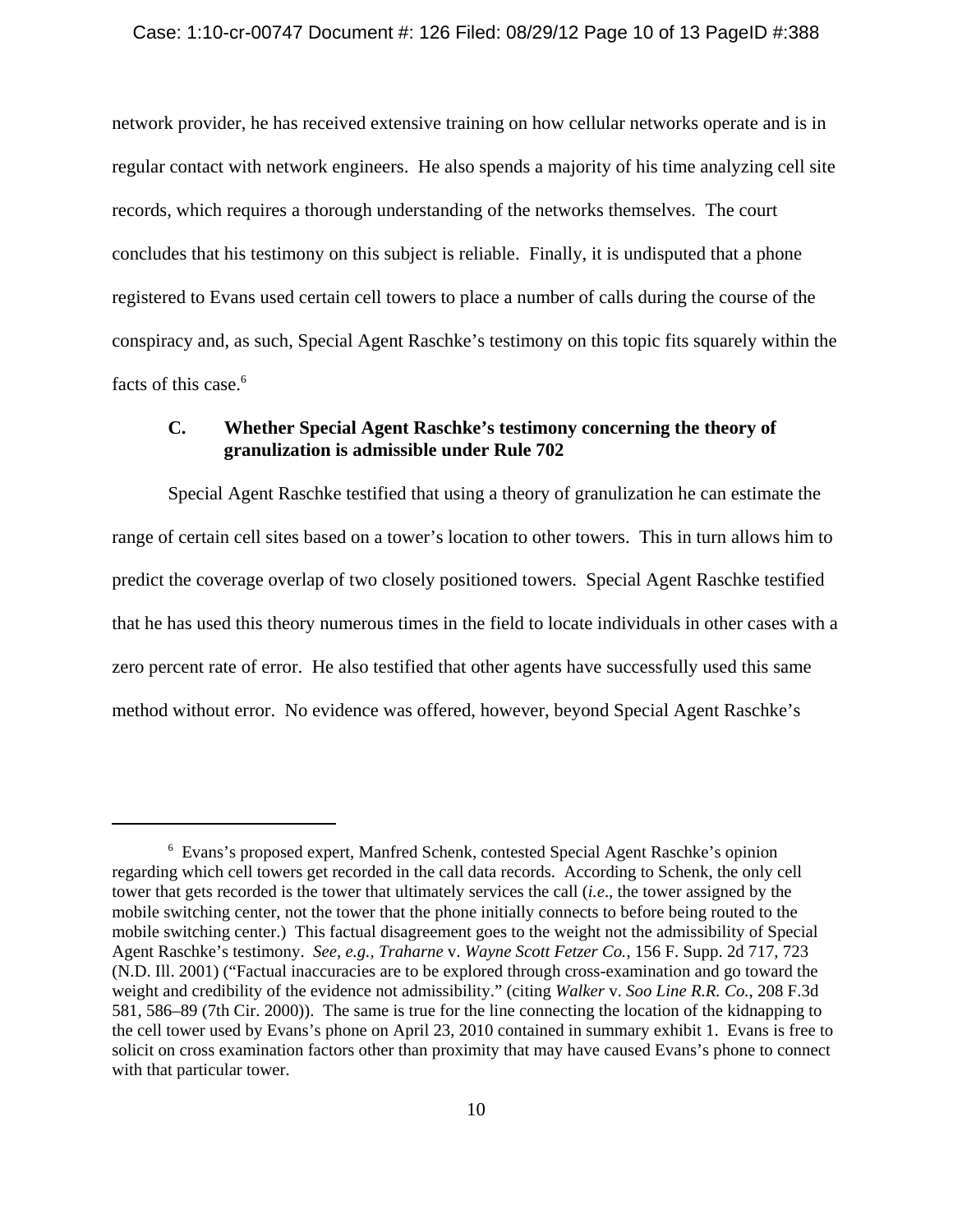### Case: 1:10-cr-00747 Document #: 126 Filed: 08/29/12 Page 11 of 13 PageID #:389

testimony, to substantiate the FBI's successful use of granulization theory or its rate of error in the field.

Despite Special Agent Raschke's assurances, the court remains unconvinced that granulization theory is reliable. First, in determining the coverage overlap of the two towers used by Evans's cell phone on August 24, 2010, Special Agent Raschke assumed that Evans's cell phone used the towers closest to it at the time of the calls. But as previously discussed, there are a number of factors that could have caused Evans's phone to connect to these towers even though another tower was closer. For example, a building could have obstructed the phone's access to the closest tower<sup>7</sup> or the call could have been rerouted due to network traffic. Special Agent Raschke acknowledged these factors but did not fully account for them in his analysis. Rather, he relied on his training and experience to estimate the coverage overlap between the two. Estimating the coverage area of radio frequency waves requires more than just training and experience, however, it requires scientific calculations that take into account factors that can affect coverage. Special Agent Raschke presented no scientific calculations and did not consider a variety of relevant factors. Although the call data records upon which he relied are undisputed, the link between those records and his conclusions is deficient. *See United States* v. *Mamah*, 332 F.3d 475, 478 (7th Cir. 2003) ("It is critical under Rule 702 that there be a link between the facts or data the expert has worked with and the conclusion the expert's testimony is intended to

<sup>&</sup>lt;sup>7</sup> Special Agent Raschke testified that he has driven this area many times and there are no buildings that would obstruct cell phone access to nearby towers. It is unclear when he drove this area and whether he drove it with the specific purpose of determining whether any such obstructions exist. *Cf. Allums*, 2009 WL 806748, at \*1 (finding methodology reliable where agent drove around cell towers using a cell phone from defendant's provider and device called a "Stingray" to determine the approximate range of coverage for each tower).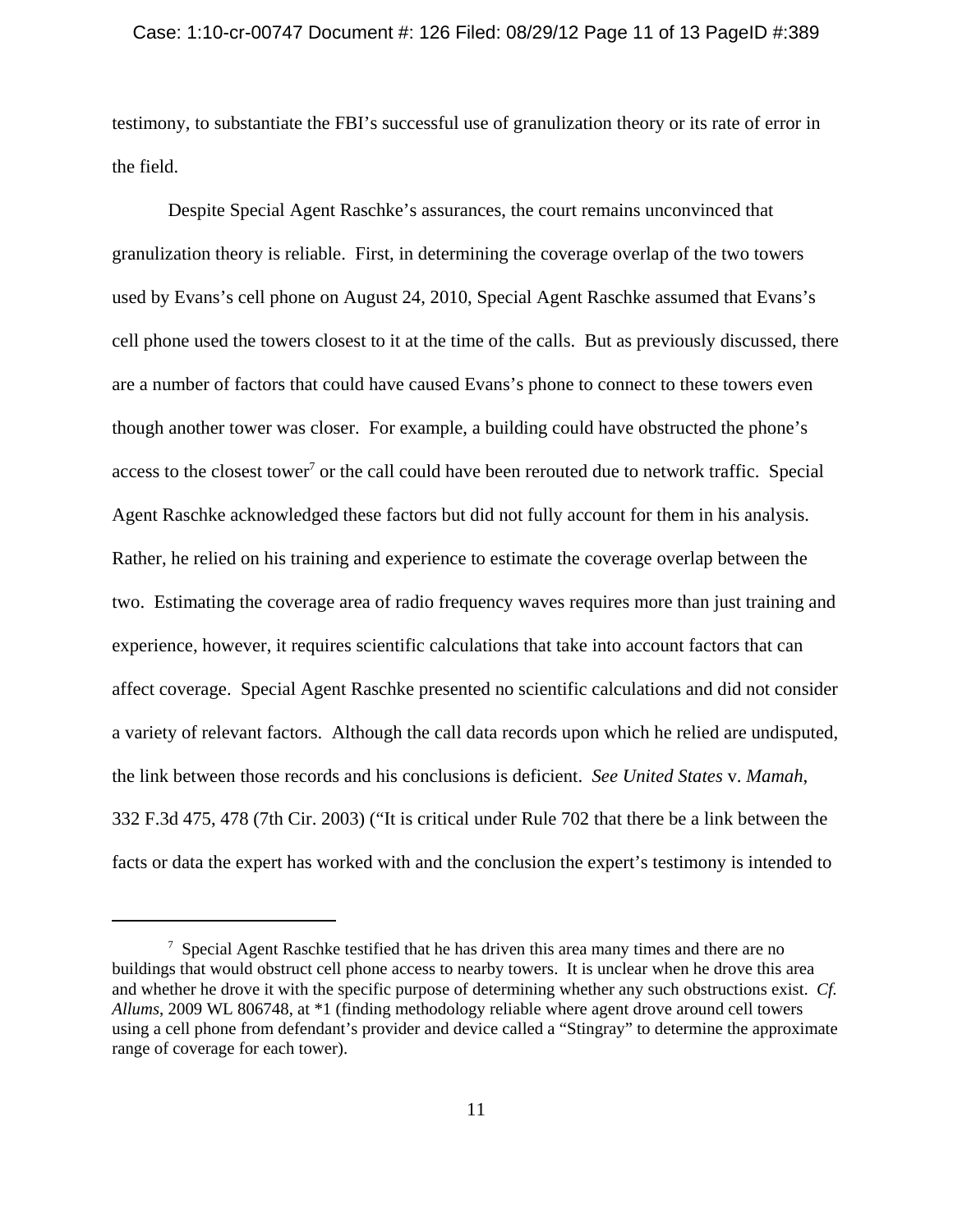#### Case: 1:10-cr-00747 Document #: 126 Filed: 08/29/12 Page 12 of 13 PageID #:390

support. . . . The court is not obligated to admit testimony just because it is given by an expert." (internal citation omitted)).

Second, the granulization theory remains wholly untested by the scientific community, while other methods of historical cell site analysis can be and have been tested by scientists. *See, e.g.*, Matthew Tart et al., *Historic cell site analysis - Overview of principles and survey methodologies*, 8 DIGITAL INVESTIGATION 1, 193 (2012) (reviewing techniques for collecting radio frequency data for historic cell site analysis and concluding that "[a]rea [s]urveys around the location of interest . . . provide the most accurate and consistent method for detecting servicing [c]ells at a location"). The Seventh Circuit has stated that "[a] very significant *Daubert* factor is whether the proffered scientific theory has been subjected to the scientific method." *Chapman* v. *Maytag Corp.*, 297 F.3d 682, 688 (7th Cir. 2002). This is because "the scrutiny of the scientific community . . . increases the likelihood that the substantive flaws in methodology will be detected." *Daubert*, 509 U.S. at 593; *see also* Charles Alan Wright et al., 29 FEDERAL PRACTICE & PROCEDURE - EVIDENCE § 6266 (1st ed.) ("[J]udicial interference with the jury's power to weigh [expert] evidence may be warranted where expert testimony is based on emerging scientific theories that have not gained widespread acceptance within the scientific community."). Granulization theory has not been subject to scientific testing or formal peer review and has not been generally accepted in the scientific community. These factors weigh against a finding of reliability.

Given that multiple factors can affect the signal strength of a tower and that Special Agent Raschke's chosen methodology has received no scrutiny outside the law enforcement community, the court concludes that the government has not demonstrated that testimony related